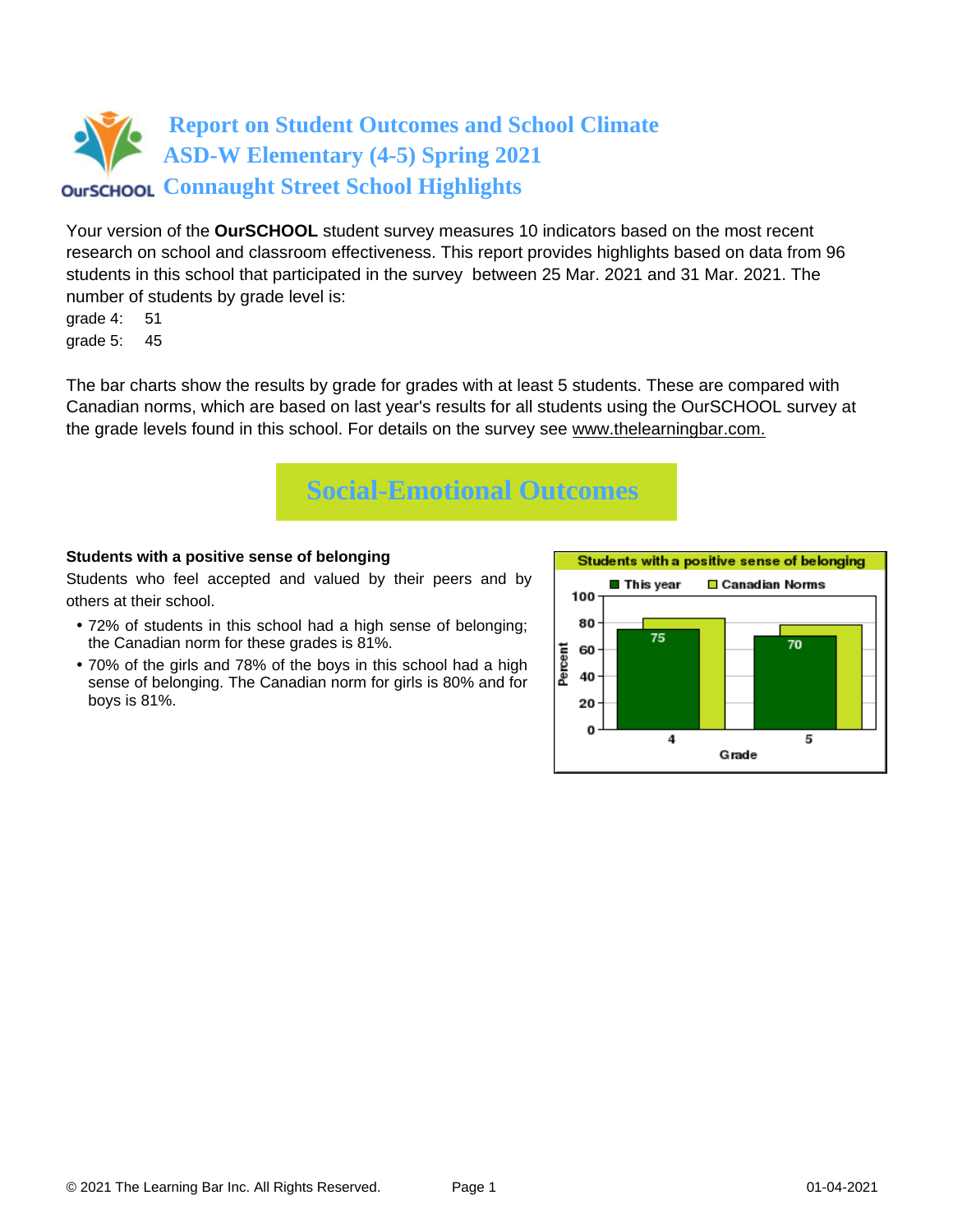## **Report on Student Outcomes and School Climate ASD-W Elementary (4-5) Spring 2021 CONNAUGHT CONNAUGHT Street School Highlights**

# **DRIVERS of Student Outcomes**

### **Rigor**

Students who find the classroom instruction is well-organized, with a clear purpose, and with immediate and appropriate feedback that helps them learn.

- In this school, students rated rigor 8.2 out of 10; the Canadian norm for these grades is 8.4.
- In this school, rigor was rated 8.2 out of 10 by girls and 8.2 out of 10 by boys. The Canadian norm for girls is 8.5 and for boys is 8.3.

### **Bullying and Exclusion**

Students who are subjected to physical, social, or verbal bullying, or are bullied over the internet.

- 25% of students in this school were victims of moderate to severe bullying in the previous month; the Canadian norm for these grades is 30%.
- 23% of the girls and 28% of the boys in this school were victims of moderate to severe bullying in the previous month. The Canadian norm for girls is 27% and for boys is 32%.

### **Feel safe attending this school**

Students who feel safe at school as well as going to and from school.

- 70% of students felt safe attending the school; the Canadian norm for these grades is 65%.
- 67% of the girls and 76% of the boys felt safe attending the school. The Canadian norm for girls is 67% and for boys is 64%.





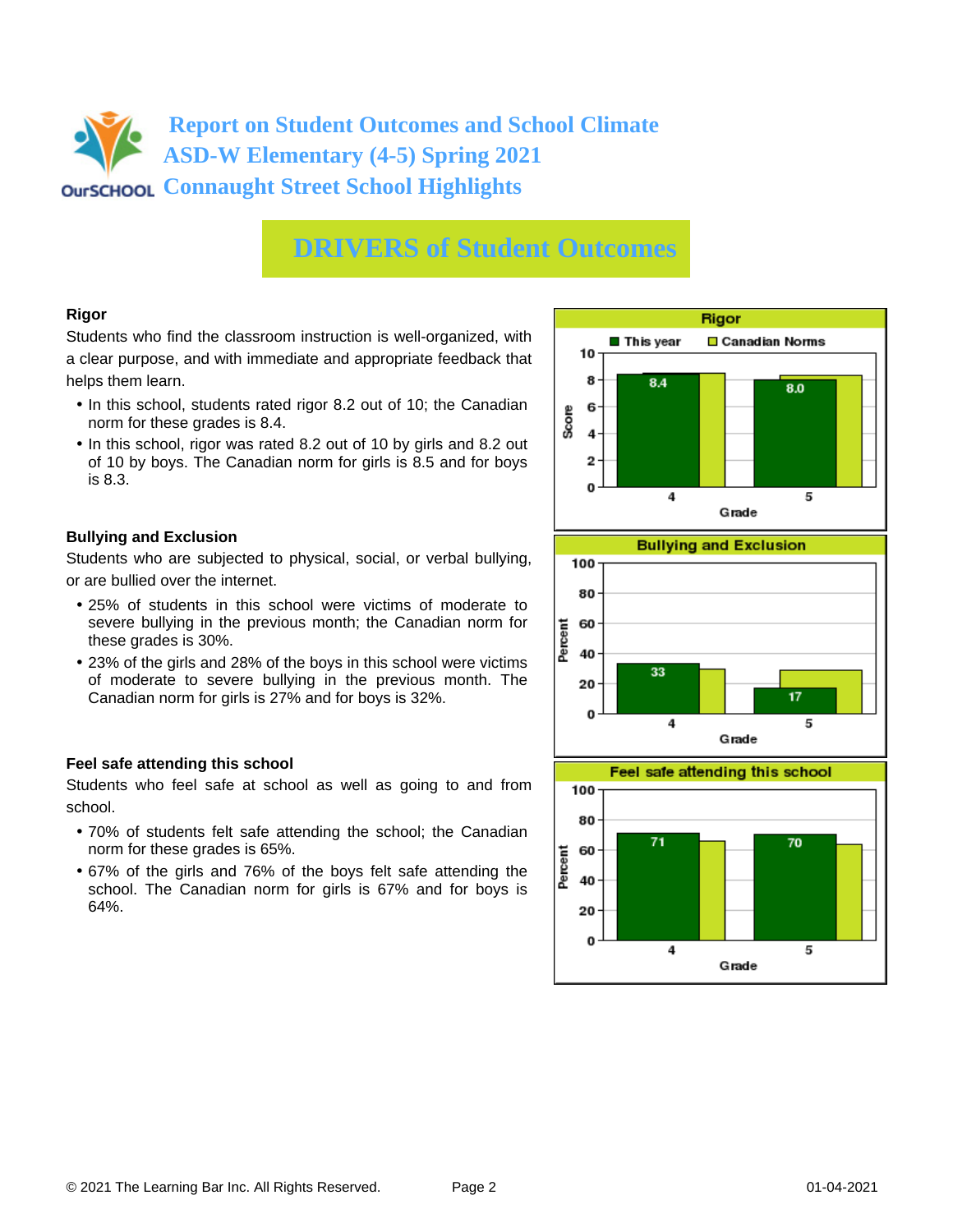# **Report on Student Outcomes and School Climate ASD-W Elementary (4-5) Spring 2021 CONNAUGHT CONNAUGHT Street School Highlights**

# **Demographic Factors**

### **Language spoken at home**

Students are asked to indicate the language they speak most often at home.

- 66% of students in this school speak English at home.
- 1% of students in this school speak French at home.
- 13% of students in this school speak other languages at home.
- 8% of students in this school speak English and French at home.
- 11% of students in this school speak English and another languages at home.
- 0% of students in this school speak French and another languages at home.

#### **Time student has lived in Canada**

Students who were born in Canada.

- 78% of students in this school were born in Canada.
- 69% of the girls and 90% of the boys in this school were born in Canada.





### **Indigenous Status**

Students who identified as Indigenous, that is, First Nations, Métis, or Inuk.

- 6% of students in this school identified as Indigenous.
- 6% of the girls and 6% of the boys in this school identified as Indigenous.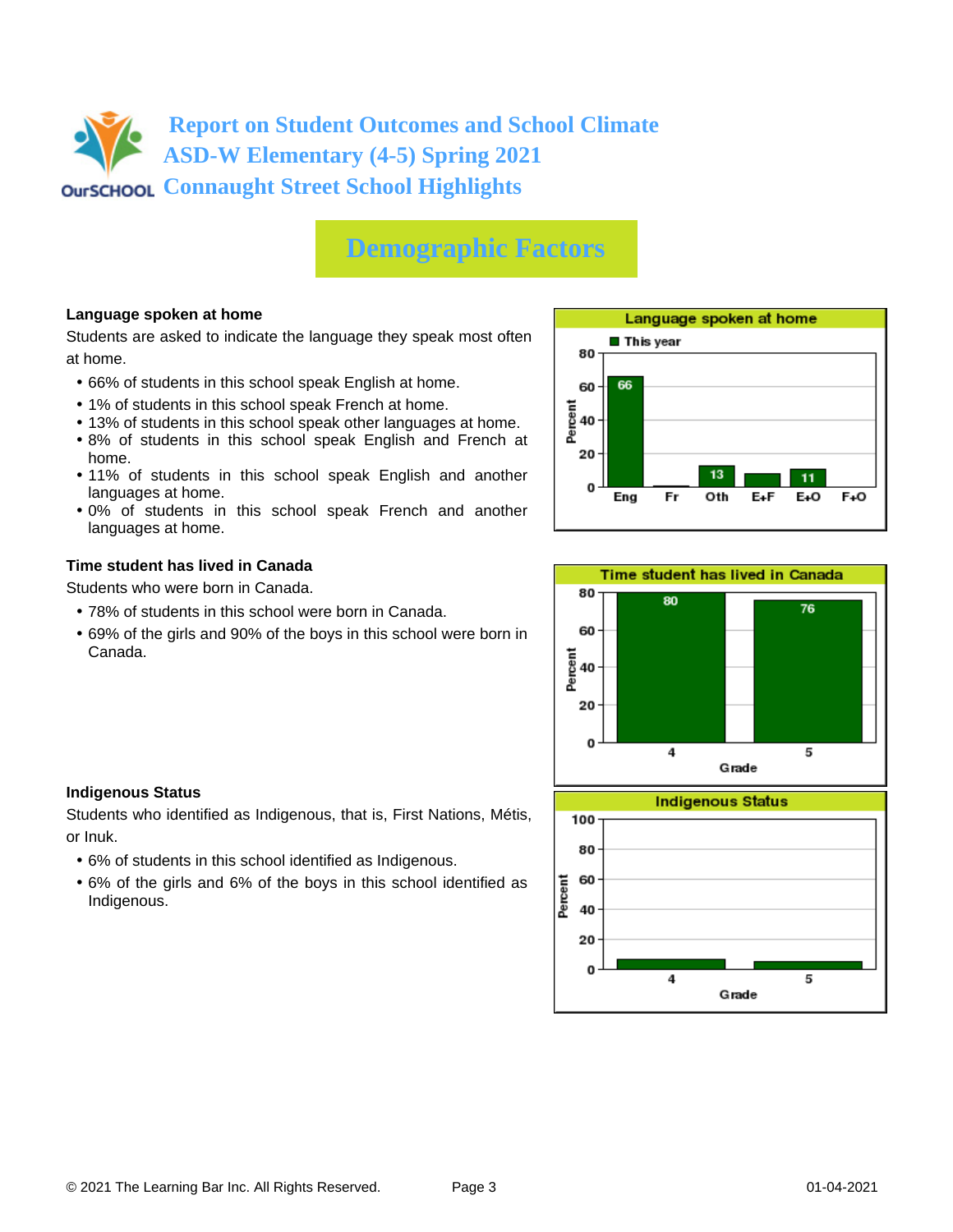

# **Demographic Factors**

#### **Instructional Environment**

The percentage of students learning at home, at school, or a combination of both.

• 63% of students in this school are learning at school. 3% of students in this school are learning at home. 33% of students in this school are learning both at school and at home.

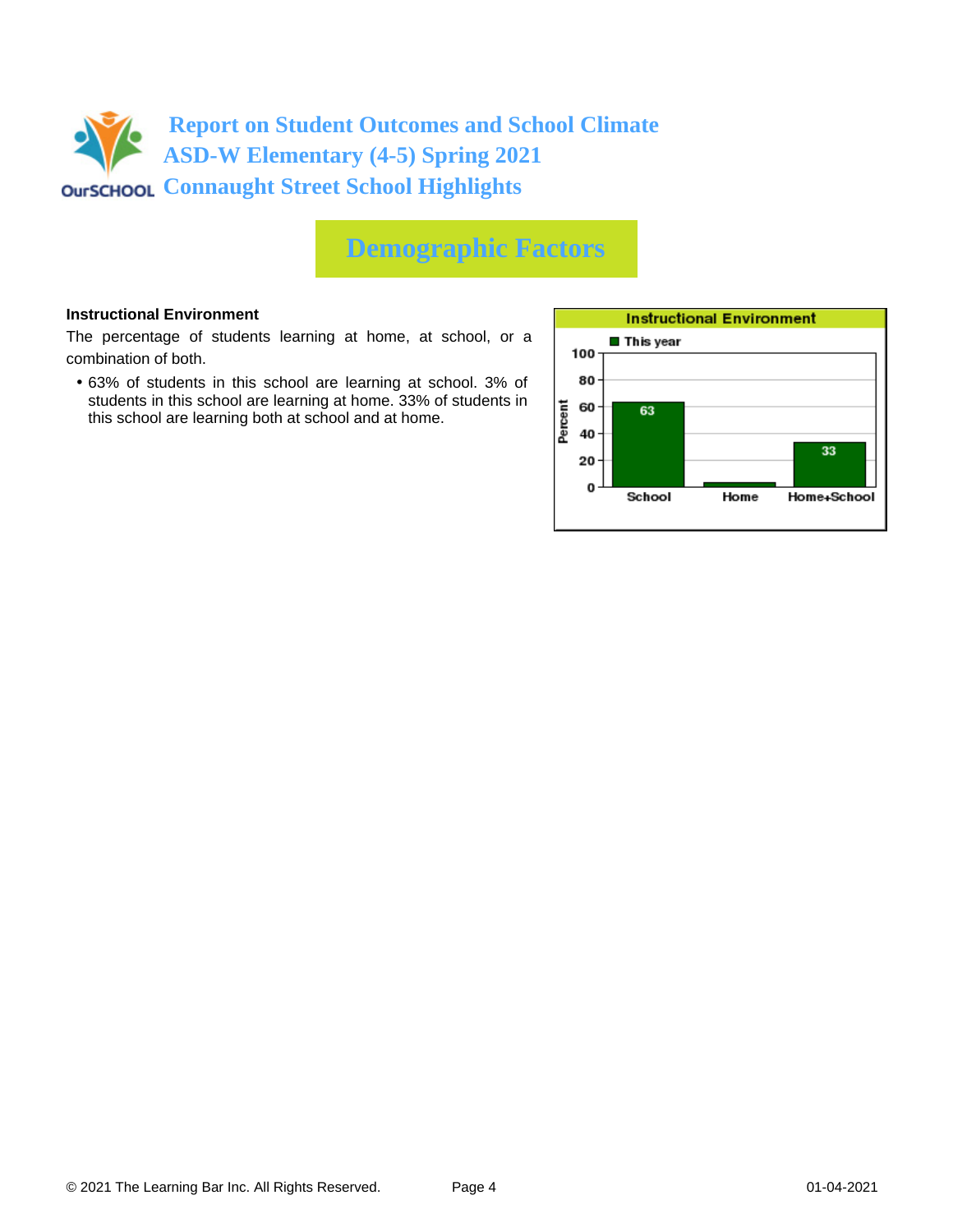

**Custom Measure**

### **% Enrolled in FSL (NB EECD)**

Enrolled in FSL - NB EECD Custom Question

The percentage of students that indicated they were enrolled in French Immersion.

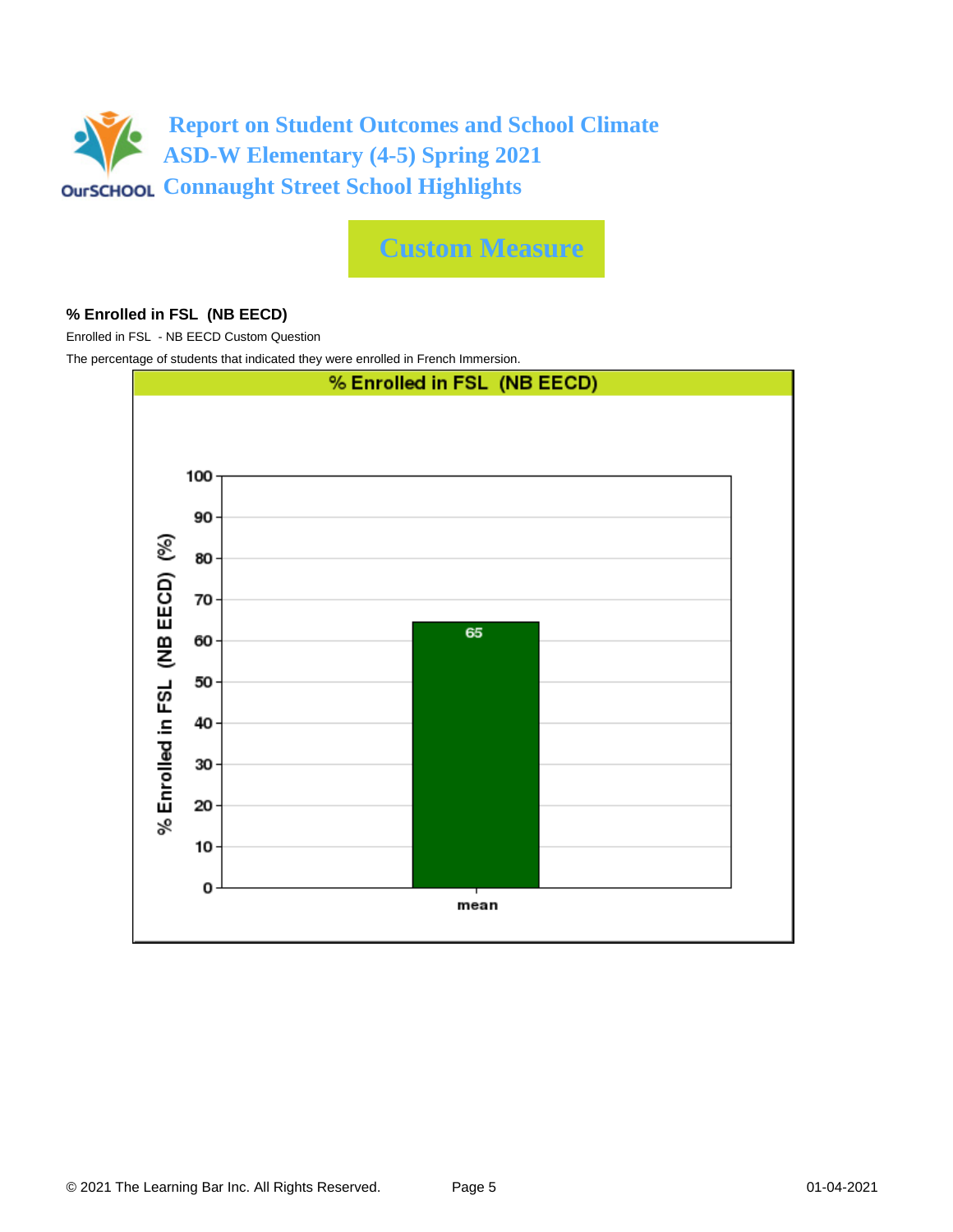

# **Multiple Choice Question**

**Students were asked: "My Teacher gives me feedback and helps me set goals for my learning."**

- **Never or Hardly Ever (Never)**
- **About Once a Week (Once)**
- **About 2-3 Times a Week (2to3)**
- **Almost Every Day (Almos)**
- **Every Day (Daily)**